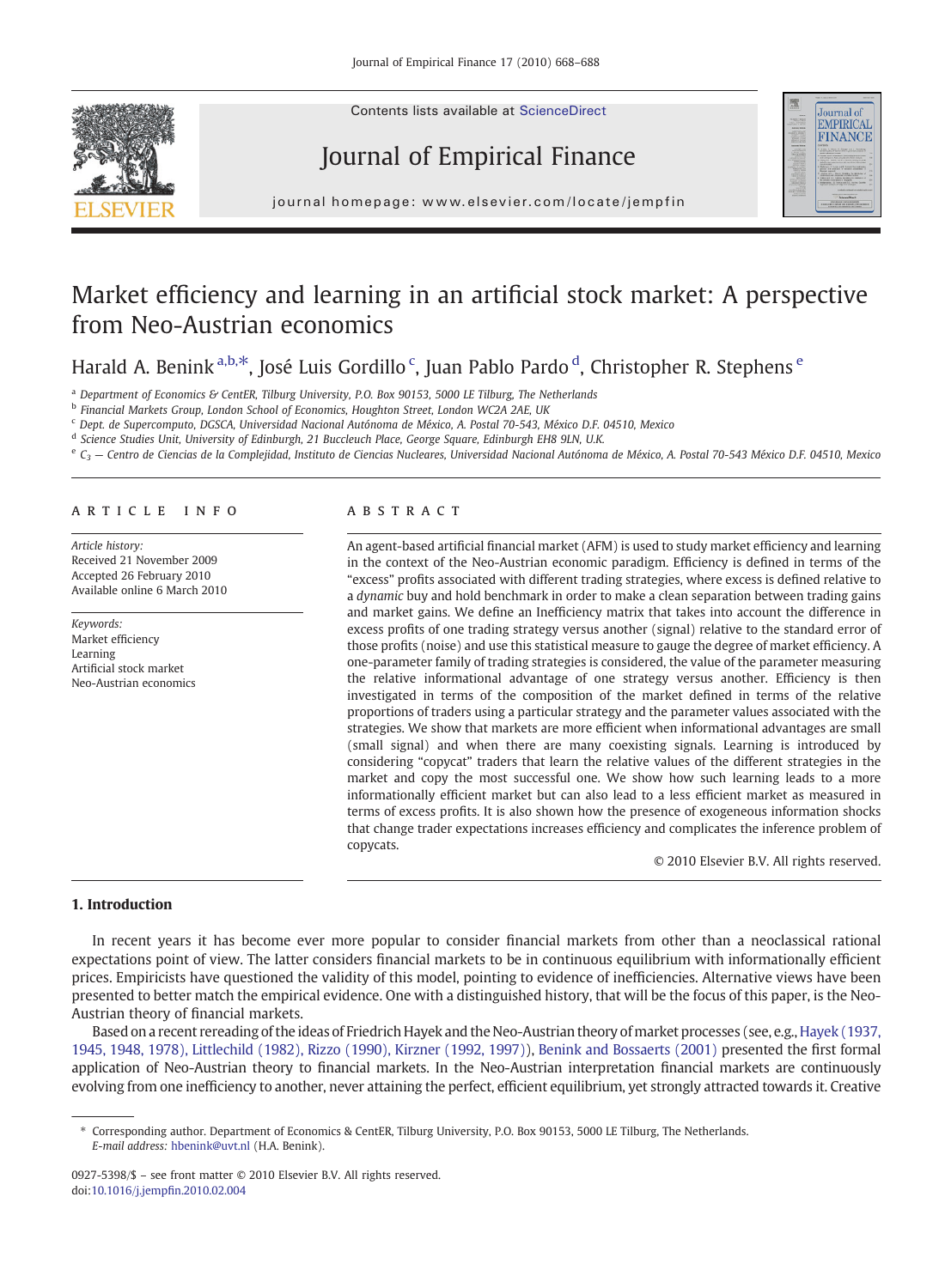investors track and exploit profit opportunities generated by continuous shocks in a never-ending cycle. The result would be a stable process with pronounced regularities. According to Neo-Austrian theory, a competitive market provides a systematic set of forces, put in motion by entrepreneurial alertness (i.e. eagerness to make money), which tend to reduce the extent of ignorance among market participants.

The resulting knowledge is not perfect; neither is ignorance necessarily invincible. Equilibrium–read: market efficiency–is never attained, yet the market does exhibit powerful tendencies towards it. The fact that equilibrium is never attained is attributed to an erratically changing world where traders realize that their knowledge is imperfect. At the same time, the changes are never so extreme as to frustrate the emergence of powerful and pervasive economic regularities. Although traders can exhibit fully rational behaviour, in the sense that they try to optimize their financial position and wealth, the market process is not generating a rational expectations equilibrium (REE) and informationally efficient prices. Rational behaviour does not necessarily imply rational expectations.<sup>1</sup>

Imperfect knowledge is a key characteristic of Neo-Austrian thinking. According to Hayek, the problem of economic choice and ultimately the analysis of economic behaviour in neoclassical theory is oversimplified, because it has been reduced to optimal behaviour under constraints that agents are supposed to be very familiar with. These constraints concern: (1) preferences, (2) production and market technology, and (3) resources. In contrast, the Neo-Austrian view stresses that fundamental uncertainty and ignorance exist regarding these constraints. This uncertainty and ignorance is claimed to lead to disequilibrium, and disequilibrium itself generates further uncertainty and ignorance regarding the constraints. Disequilibrium thereby becomes self-enforcing and permanent.

However, alert participants in the market process, whom the Neo-Austrians define as entrepreneurs, try to get a–necessarily incomplete–picture of the nature of the disequilibrium in the marketplace, because disequilibrium generates profit opportunities. The actions of these entrepreneurs produce the very signals that are needed to reduce disequilibrium. What renders the market process a systematic process of coordination is the circumstance that each gap in market coordination expresses itself as a pure profit opportunity. The profit-grasping actions of successful entrepreneurs dispel the ignorance which was responsible for the profit opportunities, and thus generate a tendency towards coordination among market decisions. However, due to continuous change in the constraints, equilibrium is never reached.

In their paper [Benink and Bossaerts \(2001\)](#page--1-0) construct an example of an economy with a continuously inefficient financial market. They adjust the memory of investors' trading rules in order to generate a market process that can be characterized as stable, cycling from one inefficiency to another. Despite the stability (stationarity), rational, risk-averse investors are unable to exploit all inefficiencies because they cannot make reliable inferences about them. This would be the case, for instance, if the memory of the return process is sufficiently long for statistics not to display their usual distributional properties needed to construct confidence intervals. Based on an analysis of average price changes, an investor will with high likelihood reject efficiency, yet the sign of the average is unreliable in predicting the sign in independent future replication. As a consequence, classical statistics cannot reliably assess the inefficiencies.

As a follow-up to Benink and Bossaerts, this paper places more emphasis on, and studies in detail, the learning processes and dynamics of a Neo-Austrian inefficient financial market. As mentioned above, the neoclassical rational expectations point of view considers financial markets to be in continuous equilibrium with informationally efficient prices. [Pesaran \(1989\)](#page--1-0) notes that the idea of a REE involves much more than the familiar concept of the equilibrium of demand and supply. A REE can be characterized by three main features: (1) all markets clear at equilibrium prices, (2) every agent knows the relationship between equilibrium prices and private information of all other agents, and (3) the information contained in equilibrium prices is fully exploited by all agents in making inferences about the private information of others. Thus, in a REE prices perform a dual role — apart from clearing the markets they also reveal to every agent the private information of all the other agents. In effect, the concept of the REE requires that everybody knows (in a probabilistic sense) everything about the way the market economy functions. But as [Hayek \(1937\)](#page--1-0) puts it:

"The statement that, if people know everything, they are in equilibrium is true simply because that is how we define equilibrium. The assumption of a perfect market in that sense is just another way of saying that equilibrium exists, but does not get us any nearer an explanation of when and how such a state will come about. It is clear that if we want to make the assertion that under certain conditions people will approach that state we must explain by what process they will acquire the necessary knowledge".

The preceding implies that, for the REE to have any operational meaning, it is necessary that the processes by means of which people learn from experience and acquire the common knowledge necessary for the achievement of the REE, are specified fully and explicitly.<sup>2</sup>

In this paper we use an agent-based artificial financial market (AFM) to generate simulations of inefficiencies and learning and investigate to what extent a Neo-Austrian interpretation of the resulting market dynamics is the most natural.<sup>3</sup> Agent-based

<sup>2</sup> For a recent discussion of these issues, see [Pesaran \(2006\).](#page--1-0)

 $1$  Note that in the Neo-Austrian view the failure of markets to reach the informationally efficient equilibrium ought not to be attributed to costs of any nature (adjustment costs, information costs, trading costs, etc). As mentioned, the non-convergence has its origin in limitations of knowledge.

 $3$  The results of AFMs in the past have mainly been analysed using an "evolutionary" as opposed to neoclassical view of markets (see, for instance, [Farmer and](#page--1-0) [Lo \(1999\) and Farmer \(1998\)](#page--1-0)).